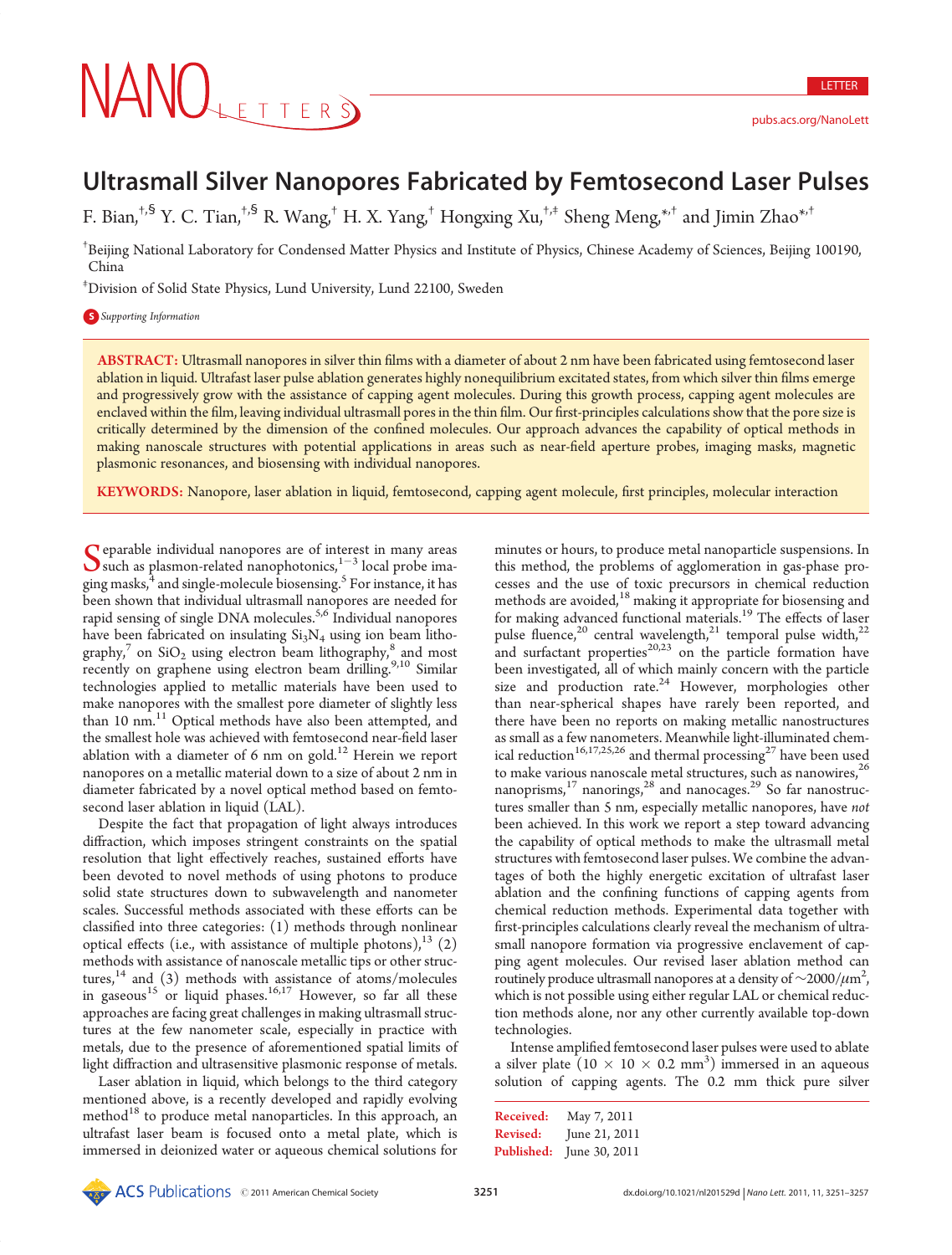

Figure 1. Morphology and size distribution of the ultrasmall silver nanopores produced by femtosecond laser ablation in a capping agent solution. (a) Large area TEM image of the silver thin films. (b) Zoom-in view of the silver film with dense ultrasmall nanopores clearly visible. (c) Histogram of the diameter distribution of the nanopores in (a). The blue and yellow curves are Gaussian fits of the diameter distribution as a guide to the eye.

(99.99%) plates were prepared by mechanical polishing and then cleaned three times with deionized water at room temperature. For each experiment one silver plate was placed on the bottom of a culturing dish, which was filled with aqueous capping agents in deionized water. The solution's depth above the silver plate was 4 mm. Our laser beam had a central wavelength of 800 nm, an average power of 700 mW, a repetition rate of 250 kHz, and a pulse duration of 80 fs (Micra seeded RegA-9050 Ti:sapphire laser amplifier, Coherent Inc.). The linearly polarized laser beam had a 1/e amplitude radius of 2.7 mm and was focused using a convex lens with a focal length of 50.8 mm onto the top surface of the silver plate. Throughout our experiment each plate was ablated continuously for 10 min, during which the whole culturing dish was laterally translated underneath the laser spot manually and smoothly so that texturing effects were avoided. We added 0.3 mM sodium citrate  $(Na_3C_6$ - $H<sub>5</sub>O<sub>7</sub>$ , Alfa Aesar) and 0.1 mM poly(vinylpyrrolidone) (PVP,  $[-C_6H_9NO-]_{n}$ , average molecular weight 40000, Aldrich), which have been used in chemical reduction methods to make nanowires and nanoprisms, $^{26}$  to 11.03 mL of deionized water (Milli-Q, Millipore Co.) to make a mixed solution before laser ablation. The major effect of PVP, a water-soluble polymer which coats the surfaces of the silver particles, is to prevent the produced silver nanoparticles from aggregation, which is illustrated in Figure S1 of the Supporting Information and discussed in refs 26 and 27. The role of sodium citrate is such that citrate anions selectively attach to the (111) facets of the silver particles only allowing the silver particle to grow within the  $(11\bar{1})$  plane.<sup>16,27</sup>

To observe the morphology and gain insight of the formation mechanism of the nanopores, we took transmission electron microscopy (TEM) images with a transmission electron microscope (JEM-2010, JEOL 200 kV). The samples were routinely prepared by depositing a drop of suspension containing silver nanoparticles onto a copper mesh coated with carbon film and letting them dry completely in an electronic drying cabinet in room temperature. Care was taken such that room light did not reach the samples during their drying process. Atomic force microscopy (AFM) images are also obtained using an atomic force microscope (SPI4000/SPA300HV, Seiko Instruments Inc.).

The calculations reported here were performed with the SIESTA code.<sup>30</sup> The computational settings are briefly introduced as follows. We use pseudopotentials of the Troullier Martins type $31$  to model the atomic cores, the PBE form of the exchange-correlation functional,<sup>32</sup> and a local basis set of doubleζ polarized orbitals (including 15 numerical atomic orbitals for Ag; 13 orbitals for C and O; 5 orbitals for Na and H). An auxiliary real space grid equivalent to a plane-wave cutoff of 120 Ry is used for the calculation of the electrostatic (hartree) term. A  $(3 \times 3)$ supercell is used to model citrate molecule adsorption on the  $Ag(111)$  surface, with the Monkhorst-Pack k-point sampling of  $(3 \times 3)$  in the surface Brillouin zone. Solvent molecules are not currently included in the model structures, since they participate in weaker interactions including hydrogen bonding and van der Waals forces; investigations of their influence are under way. For geometry optimization, a structure is considered fully relaxed when the magnitude of forces on the atoms is smaller than 0.04 eV/Å.

A typical TEM image of such a film is illustrated in Figure 1a. We observe a distribution of dense, similar-sized, and ultrasmall nanopores, with a typical pore density of  $\sim$ 2000/ $\mu$ m<sup>2</sup>, more clearly seen in the zoom-in view in Figure 1b. These silver nanopores have extremely small pore sizes and a very narrow diameter distribution, of which the abundance statistics corresponding to the pores in Figure 1a is shown in Figure 1c. Two Gaussian curves have been used to fit the mean pore sizes. A major mean pore size of 2.3 nm and a second one of 3.1 nm are found. Although nanowires and nanoprisms have been routinely made with the same capping agents in chemical reduction methods, nanopores have not been reported to the best of our knowledge. We explore the formation mechanism of these nanopores in detail and discuss the unique aspect of our approach in the following.

Figure 2a shows multiple silver nanopores that coexist on a single thin film. Together with TEM images in Figure 1, we found that these pores are similar to each other, spatially uncorrelated, and stable at room temperature. The nanopores are separated with a typical distance of ∼20 nm, much smaller compared with the light wavelength used (800 nm). Figure 2b is the high resolution TEM image of two of the nanopores manifesting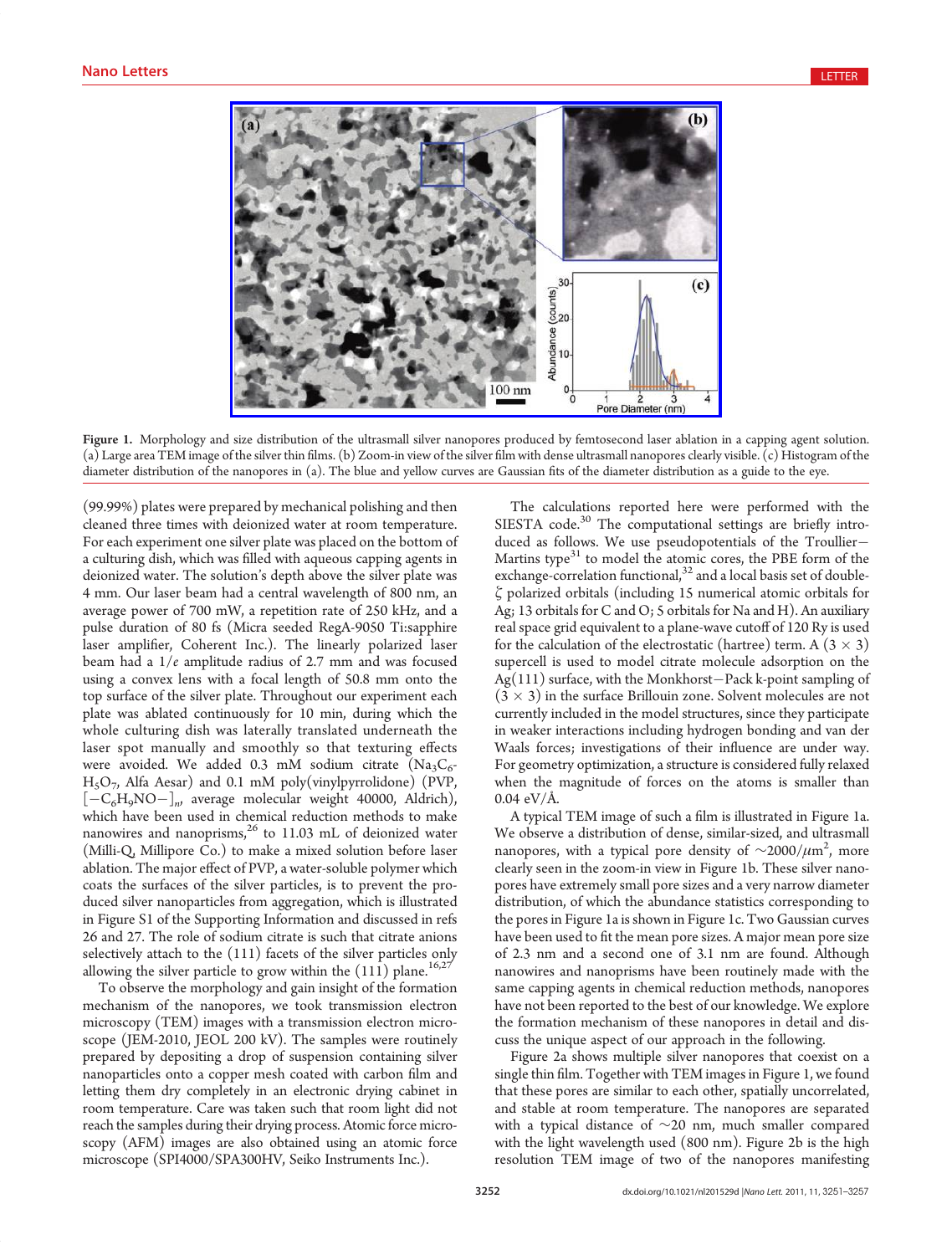

Figure 2. TEM images showing the progressive growth mechanism of nanopore formation. (a) TEM image of Ag thinfilm after LAL shows multiple nanopores coexisting in a single film: they are dense, spatially uncorrelated, and stable at room temperature. (b) High-resolution TEM image of two of the nanopores showing the typical nearly perfect circular pore shapes with smooth pore edges and no aggregation of atoms around the edge. (c) Progressive evolution sequence, marked by  $A \rightarrow B \rightarrow C \rightarrow D \rightarrow E$ , of the enclosing enclaves, toward a stabilized round-shaped nanopore (E).

typical nearly perfect circular pore shapes, with smooth pore edges and no aggregation of atoms at the edge. These are in sharp contrast to the relatively large holes made by other laser ablation methods with $12$  or without<sup>33</sup> a metallic tip, where edge-atom aggregation shows up.

Two scenarios might be responsible for the formation of these extremely small nanopores. The first scenario is light-induced atom disaggregation, where pores are formed as a result of some atoms leaving the film due to exposure to light through either nonthermal femtosecond ablation (optomechanical effects) $34$  or plasma-related heating and breakdown effects (thermal effects).<sup>35</sup> The second scenario is progressive growing process, where silver components produced from laser excitation grow and merge into larger pieces in a process assisted by attached capping agent molecules, enclaving pores on the metal film. To investigate which formation mechanism dominates during nanopore formation, TEM images of nanopores were carefully examined, where we found that the latter mechanism is favored.

From the nanopore distribution in Figures 1 and 2, one finds that the characteristic structural features of nanopores, i.e., the diameter of 2-3 nm and separation at  $\sim$ 20 nm, are much smaller than the light wavelength (800 nm). It is therefore unlikely that the disaggregation process would occur only at specific locations of the Ag film considering that all locations experience almost identical light field. Moreover, the smooth edge of the nanopores without any atom aggregation, seen in Figure 2b, also indicates that a disaggregation mechanism is unlikely, since other studies clearly show aggregation at pore edges when light-induced disaggregation takes place.<sup>12,33</sup>

On the other hand, the progressive growing mechanism is supported by the TEM image shown in Figure 2c. The nanostructure features marked by A, B, C, D, and E are a microchasm, a thin groove, an enclosing groove, a shrinking nanosized slit, and a circular nanopore, respectively. They can be understood as different formation stages for the observed nanopores. A connected sequence  $A \rightarrow B \rightarrow C \rightarrow D \rightarrow E$  naturally illustrates a possible pathway for the nanopore formation. A chasm at the edge of the growing film becomes narrower to form a groove, then the groove closes at the very edge of the film to form a narrow slit. The slit continues to shrink, progressing away from the film's edge. Finally the groove is closed almost completely, leaving only a circular pore on the film. The film is flat and smooth without a noticeable trace of growth at the place where the two sides of the groove merge. A nanopore (E) is thus formed. With such a mechanism, strong repulsive contact is essential in

stopping the growing process and finally forming the pore. Due to the spatial symmetry, a perfectly round-shaped pore intrinsically gives maximum repulsive force, as compared with othershaped pores. Thus perfectly round-shaped pores are more favorable in our mechanism and have been more frequently observed in our experiment.

The effects of capping agent molecules onto the morphology of silver nanostructures in LAL are examined, where the PVP molecules block nanoparticle aggregation and citrate molecules favor thin film growth (see Supporting Information). As a result, in the presence of both molecules, scattered small-area Ag thin film flakes are formed with abundant film edges available and nanopores can thus be formed from enclaves (with molecules inside) within the thin film during high-intensity laser ablation. Both PVP and citrate molecules are essential in this process: without them or with one of them alone does not produce any nanopores (see Supporting Information), further confirming the progressive growth mechanism of nanopore formation. We note that although PVP molecules unlikely directly participate in making nanopores or chemical reductions, their exact roles at the molecular scale in the progressive evolution of silver nanopores are still open and subject to future studies.

The pore depth, or the film thickness, has also been measured. We show an AFM image of the same sample in Figure 3, where the inset is the film thickness (∼3 nm) measured along the red line marked in the figure. Although the AFM tip cannot penetrate nanopores with a diameter as small as 2 nm, the slowly varying plateau extending  $20-50$  nm in the AFM line scan indicates that the film thickness is rather homogeneous. This is further confirmed by the TEM images in Figure 2, where no obvious image contrast is observed around the edges of the nanopores. Thus a clear aspect ratio (depth/diameter) of 1.5 is obtained for our method. This depth/diameter ratio is most desirable in various technology applications such as local probe image mask, and in biologically important measurements, e.g., singlemolecule detection with high-quality pores made by ion beam lithography.<sup>7</sup>

To further reveal the underlying microscopic mechanism during the formation of these nanopores, in particular, the effects of capping agent molecules, we employ state-of-the-art first principles methods to investigate the interaction of silver surfaces with the capping agent molecules.

We first calculate how the capping citrate molecule binds onto the silver surface. For this we use the (111) surface of Ag as a model substrate, which is the most stable facet for silver films and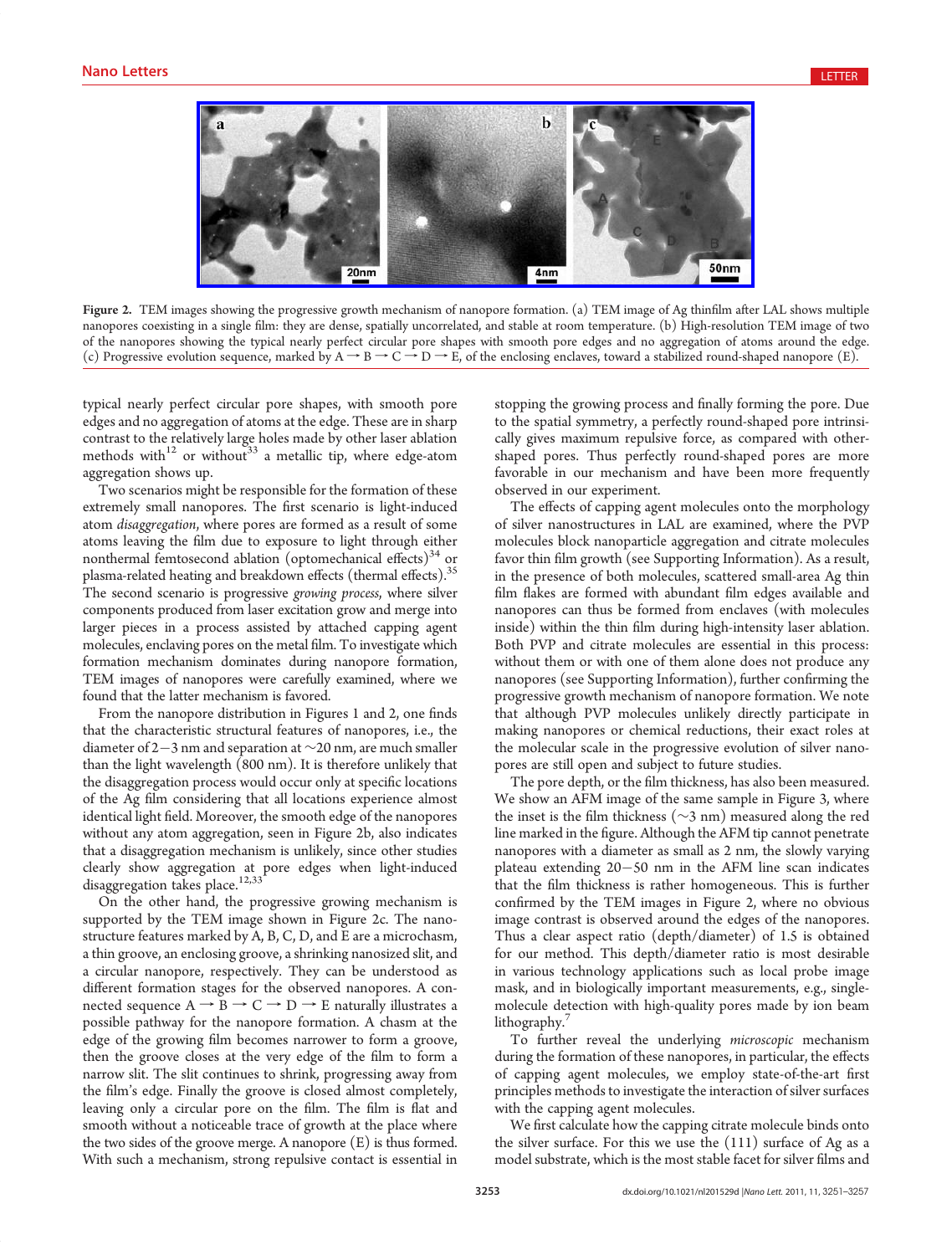

Figure 3. AFM image of Ag thin films produced using our LAL method. The inset shows the line scan of film thickness along the red bar shown in the AFM image. The maximum variation of <sup>∼</sup>3 nm in film thickness is observed. Note that nanopores are not visible in such a large scan area.

evidenced during citrate-assisted thin film growth (Figure 4). Since we did not include the aqueous solution and counterions in our model, we use dihydrogen citrate<sup>36</sup> as a generally reasonable model for studying citrate adsorption. The most stable binding configuration in our calculations is the one where the dihydrogen citrate binds to surface Ag atoms via the end-carboxyl group forming three  $Ag-O$  bonds, namely, one oxygen atom was bound on the top site of Ag while the other oxygen sits on the bridge site. The Ag-O bond lengths are 2.35 Å (on top) and 2.49 and 2.54 Å (on bridge). The average vertical distance between oxygen atoms and the Ag surface is 2.43 Å along the surface normal. Moreover, the surface Ag atom right beneath the oxygen atom has been pushed into the slab by 0.1 Å because of the anticorrelation rule of surface adsorption.<sup>37</sup> This configuration is very stable, with a large adsorption energy calculated to be 2.7 eV. The strong binding indicates that the surface will be covered with a stable layer of citrate molecules at room or even higher temperatures. This layer is further stabilized if we take into the consideration that neighboring molecules standing up on the Ag surface will form multiple hydrogen bonds between each other via carboxyl groups.

Next, we consider the interaction between adsorbed molecular layers on two separate surfaces when they approach each other driven by relaxation (from laser pulse generated excited states) induced film growth. For this we use the dimer of citrate molecules in free space to model the interaction between surface adlayers. Figure 5 shows the atomic structure of citrate dimers interacting via different kinds of bonds and the interaction energy plotted as a functional of their separation. The separation is approximately measured by the surface-to-surface distance assuming that the noninteracting ends of the dimer are bound to two Ag  $(111)$  surfaces, respectively, with the molecule-surface distance as the one calculated above for a single molecule adsorption. From Figure 5 we found that if we assume two citrate molecules are interacting via two hydrogen bonds between the two carboxyl end-groups, the optimal surface-tosurface separation is  $\sim$ 20.2 Å with an interaction energy about 1.2 eV.

However, in aqueous solutions citrate molecules are likely deprotonated. The end carboxyl groups can either form a hydration shell or temporally bind with Na<sup>+</sup> cation from solution



Figure 4. (a) Schematic illustration of a layer of capping agent molecules, citrate, on surfaces of silver thin film. Optimized geometry of a single citrate molecule adsorption on  $Ag(111)$  surface from firstprinciples calculations: side view  $(b)$ , and top view  $(c)$ . Big gray spheres represent silver atoms, smaller spheres with red, gray, and white colors represent oxygen, carbon, and hydrogen atoms, respectively.

forming dynamical ionic bonds with other molecules. In this case, our calculations show that the optimal surface-to-surface distance for a Na-mediated citrate dimer (Figure 5A) is ∼21.8 Å. This cation-mediated interaction is rather strong with a binding energy about 2.2 eV, suggesting such a stable structure can be formed. The resulted structure is highly dynamic due to the high hydration energy of  $Na<sup>+</sup>$  ions in solution but would be rather stable to sustain the ultrafast laser pulses and the nanopore formation processes, especially in a confined space. Forming such a structure does not exclude Na hydration with additional water molecules considering the coordination number of  $5$  for  $Na<sup>+</sup>$  in aqueous solutions,  $38$  but Na-citrate bonds are stronger than Na-water bonding (around 0.7 eV),<sup>38</sup> rendering an overall more stable structure than the simple Na-water hydration structure depending on concentration, pH, etc. Therefore it is possible for such structures existing in a short time and a local space. This structure is not charge balanced: Two citrate molecules with one  $Na<sup>+</sup>$  form a negatively charged complex  $(-1)$ , and the charge neutrality can be maintained by forming hydration shells around these complexes and counterions  $(Na^{\dagger}$  or  $H_3O^{\dagger})$ . To maintain charge balance of the complex, we also tried another structure with an additional  $H^+$  binding to one of two COO groups. A stable, neutral, two-citrate complex can also be formed, although with a reduced dimension (surface-to-surface distance 20.9 Å) and strength (0.6 eV).

On the other hand, without the coordination of the sodium cations, the deprotonated carboxyl groups repel each other due to the strong Coulombic interaction between the two charged groups. This is confirmed by our calculation and the energy curve shown in Figure 5. The repulsion is quite long ranged, which gradually diminishes at a separation of about  $\sim$ 28 Å (9 Å between two carboxyl groups). The dimension of our model nanopore is 2.2 nm, in excellent agreement with that observed in experiment (2.2  $\pm$  0.3 nm). In addition, taking into account thermodynamic fluctuations inside the potential wells and the possible diversity of formed citrate-dimer complexes presented in Figure 5, the distribution of nanopore diameters is quite narrow, ranging from 2.0 to 2.3 nm, again consistent with the observed narrow size distribution in Figure 1. The larger nanopores, whose diameter is <sup>∼</sup>3.1 nm, would be a result of stuffing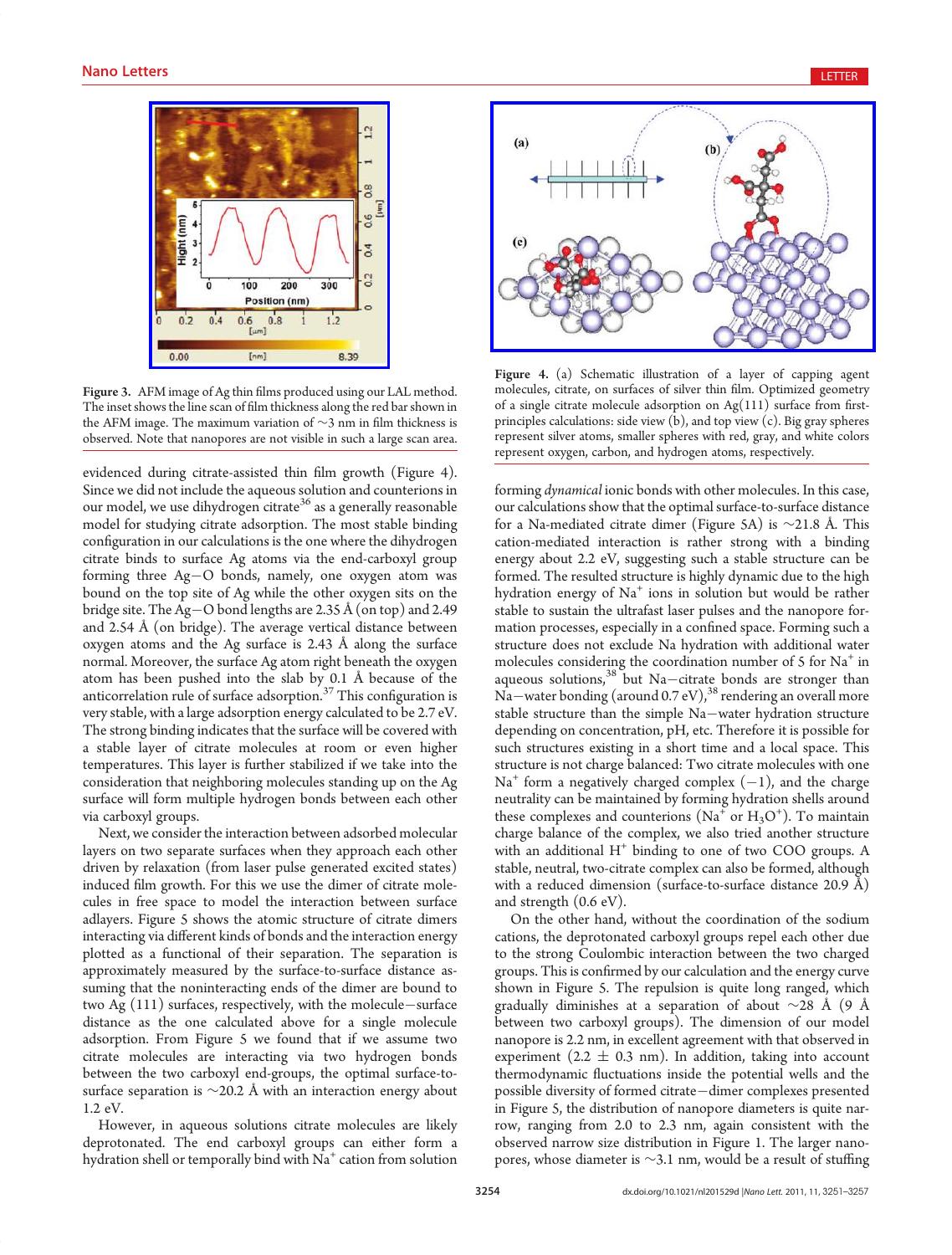

Figure 5. (a) Interaction between two citrate molecules via ionic bonds (A), hydrogen bonds (B), and Coulombic repulsive forces (C). Interaction energy as a function of molecular separation is plotted where the molecular separation is measured by the surface-to-surface distance between nanopore walls along the diameter direction. Inset: Optimized dimer structures corresponding to the above three cases. (b) Atomistic structural model for nanopores formed during laser ablation. Atomic distances from first-principles modeling are also depicted.

three connecting citrate molecules in a row into the pore region. We observe a much larger population of  $\sim$ 2 nm pores than  $\sim$ 3 nm pores in our experiment (Figure 1c), indicating dimer structures are more stable. This is because the molecule-surface interaction (2.7 eV) is much stronger than the average molecule molecule interactions ( $\leq$ 2.2 eV).

Compared with light-illuminated chemical reduction experiments, we identify the essential role of intense femtosecond laser pulses in providing high enough transient excitations—high fluence in excitation results in more viable dynamical processes, and hence richer morphology in nanostructures. Here the preparation of silver atoms/ions and silver components is done within 80 fs and the formation of clusters, films, and nanopores is accomplished within longer time but much less than 10 min, whereas experiments of light-illuminated chemical reduction take hours. The instantly formed dense atoms/ions and silver components form a highly nonequilibrium excited state, which is absent in the regular chemical reduction methods. While the silver nanowires and nanotriangles observed in the chemical reduction methods have also been observed in our laser method,<sup>39</sup> we have observed this ultrasmall nanopore as an extra product, which is not accessible with current light-illuminated chemical reduction methods.

It is also instructive to compare our laser method with other currently available top-down technologies that can be used to make nanopores on metals. Well-defined nanopores of similar size (∼2 nm) have been fabricated by Golovchenko, Dekker, and others, but on very different materials, such as insulating  $Si<sub>3</sub>N<sub>4</sub>$ and SiO<sub>2</sub>, and using very different methods, usually ion beam lithography and electron beam lithography. $7-10$  To our knowledge we have not seen any metallic nanopores of such a small size being fabricated. To make a nanopore in metallic films, two of the most successful methods are ion-beam-induced deposition (with the smallest reported pore size for metal of slightly less than  $10 \text{ nm}^{11}$ ) and ultrafast laser near-field ablation (with the smallest reported pore size of 6  $nm^{12}$ ); however, neither has been shown to be able to produce metal nanostructures as small as 2 nm. In Figure 6, we show TEM images of nanopores made with our modified LAL method, together with those made from TEM



Figure 6. Comparison of nanopores fabricated by different methods: (a) the revised laser ablation in liquid method; (b) electron beam lithography using TEM.

beam lithography for comparison. The nanopores fabricated by electron beams are irregular in shape and randomly distributed, and the diameter distribution is much broader (ranging from 5 to 30 nm). Our revised LAL method has the advantages of making similar-sized nanopores with relatively larger distance between individual pores, and the silver film itself is undamaged. The high image contrast in Figure 6a between the nanopore region and the film, comparable to that in Figure 6b, implies that the molecules inside the pores might have been removed under electron beam illumination, leaving the nanopores empty. We emphasize that the 2 nm nanopore is the smallest in size among all those fabricated in metallic films with various methods including ultrafast laser near-field ablation, electron beam using TEM, and ion beam lithography. Needless to say, these methods have other advantages in fabricating single nanopores, such as being more determistic in spatial position and accessible to self-supporting membranes.

To further validate our experimental observation and confirm our proposed growth mechanism, we performed a parallel experiment using nearly identical experimental conditions except that the capping agent molecules are smaller molecules. If our proposed mechanism is correct, we should be able to see nanopores with a diameter controlled by the molecules' size.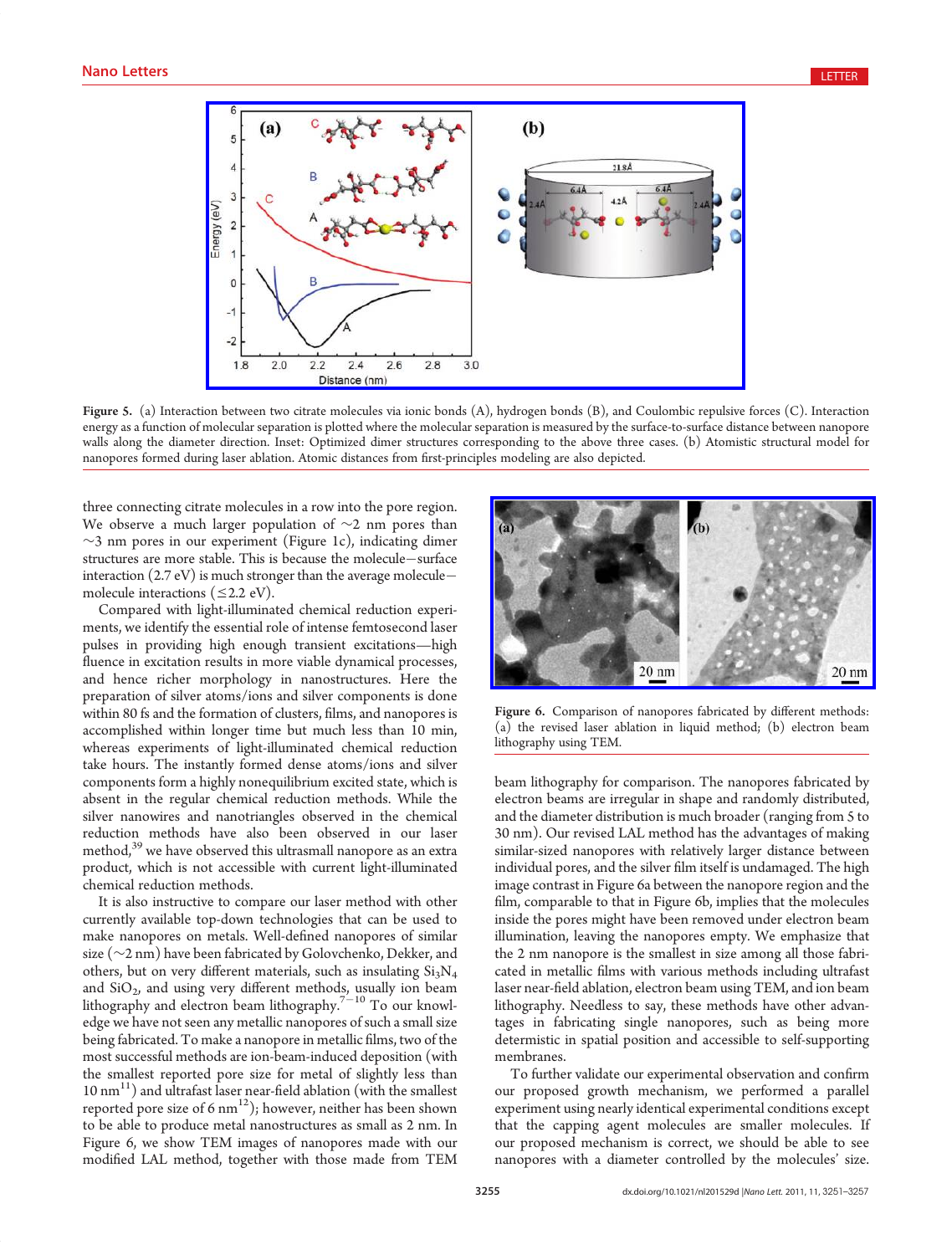

Figure 7. (a) TEM image of the thin film containing nanopores fabricated using LAL with assistance of PVP plus a different capping agent molecule, malate. (b) Histogram of the diameter distribution of the nanopores in (a). The red curve is a Gaussian fit of the diameter distribution as a guide to the eye. The inset of (b) shows a typical zoomin view of such a nanopore. The upper left corner is a 3D ball-and-stick model of the malate ion. The blue arrow indicates the pore.

Here we chose a type of smaller molecule, sodium malate  $(Na_2C_4H_4O_5)$ , which is a smaller molecule compared with sodium citrate. We added 0.3 mmol of malic acid  $(C_4H_6O_5)$ , Alfa Aesar) and 0.6 mmol of sodium hydroxide (NaOH, Alfa Aesar) into 11.03 mL of deionized water (Milli-Q, Millipore Co.) to produce the solution of sodium malate. A drop of the solution was used on a piece of pH paper to make sure the solution is neutral. The actual laser power was 680 mW instead of 700 mW as before. The result is shown in Figure 7. The statistics show an average diameter of about 1.6 nm, which is smaller than that for the sodium citrate, 2.3 nm. This is due to smaller molecule size of sodium malate, based on our proposed growth mechanism. This experiment fully confirms our proposed growth mechanism. However further experiments on larger molecules are not successful so far after quite a few experiments. It might be that not enough experiments have been tried. This is understandable if we consider there are quite a few tuning parameters in the experiment, such as the concentration for PVP, the concentration for the larger molecule, the laser average power, and the molecule itself. Also possible is that, for larger and larger molecules, the growth mechanism is no longer valid. So far what we can conclude is that the growth mechanism is valid for molecules having a dimension close to that of citrate and malate.

It is expected that our method is not limited to silver and can be applied to other metals<sup>24</sup> and their alloys. Within our novel method, further investigation and optimization of the properties of the laser pulse trains, capping agents, and ablated materials are expected to result in more diverse morphologies (for example, see Supporting Information for a silver nanosized leaf obtained by carefully defocusing the laser beam). The ultrasmall nanopores we have made may have potential applications in a variety of areas, such as near-field aperture probes and imaging masks, biosensing for single molecules,<sup>6</sup> possible growth of ultrathinnanowires from seeds constrained inside nanopores, and photocatalysis. For biosensing and transport applications, usually empty nanopores in a large flake are needed. We note that the flake size of 50 nm in the present work would already be useful under certain circumstance, especially when they are transferred to and combined with other membranes and nanomaterials. Since silver flakes are easily mounted to other materials, we expect that such a combination is feasible. In addition, the citrate ions inside the pores can be removed by heating, light illumination, or dissolution using stronger solvents, since the energy for citrate-Ag interaction  $(2.7 \text{ eV})$  is much smaller than that for Ag-Ag interaction at surfaces  $(3.9 \text{ eV})$ .

In conclusion, we have fabricated ultrasmall metallic nanopores using an optical method. The 2 nm diameter nanopores produced have smooth edges and are well-separated. The formation of this new morphology we realized relies on the combined advantages of ultrafast intense laser excitation and the confinement of capping agent molecules. The formation mechanism has been explored and a progressive growth mechanism is discovered, which is confirmed by our first-principles calculations. Our revised LAL method enriches possible morphologies of metal nanostructures that can be formed with optical methods and entails more potential technologically important applications.

# **ASSOCIATED CONTENT**

**6** Supporting Information. TEM images of nanostructures fabricated with and without citrate and/or PVP molecules and TEM image of a nanosized leaf produced in the same conditions except with carefully defocused laser beam during the laser ablation. This material is available free of charge via the Internet at http://pubs.acs.org.

# **AUTHOR INFORMATION**

# Corresponding Author

\*E-mail: smeng@iphy.ac.cn; jmzhao@iphy.ac.cn.

# Author Contributions

<sup>§</sup>These authors contributed equally.

## **ACKNOWLEDGMENT**

We acknowledge useful discussion with X. H. Lu, N. Grady, Jennifer P Ogilvie, J. H. Zhou, J. J. Xu, X. Z. Zhang, and J. Q. Li. We acknowledge TEM assistance from X. A. Yang. This work was